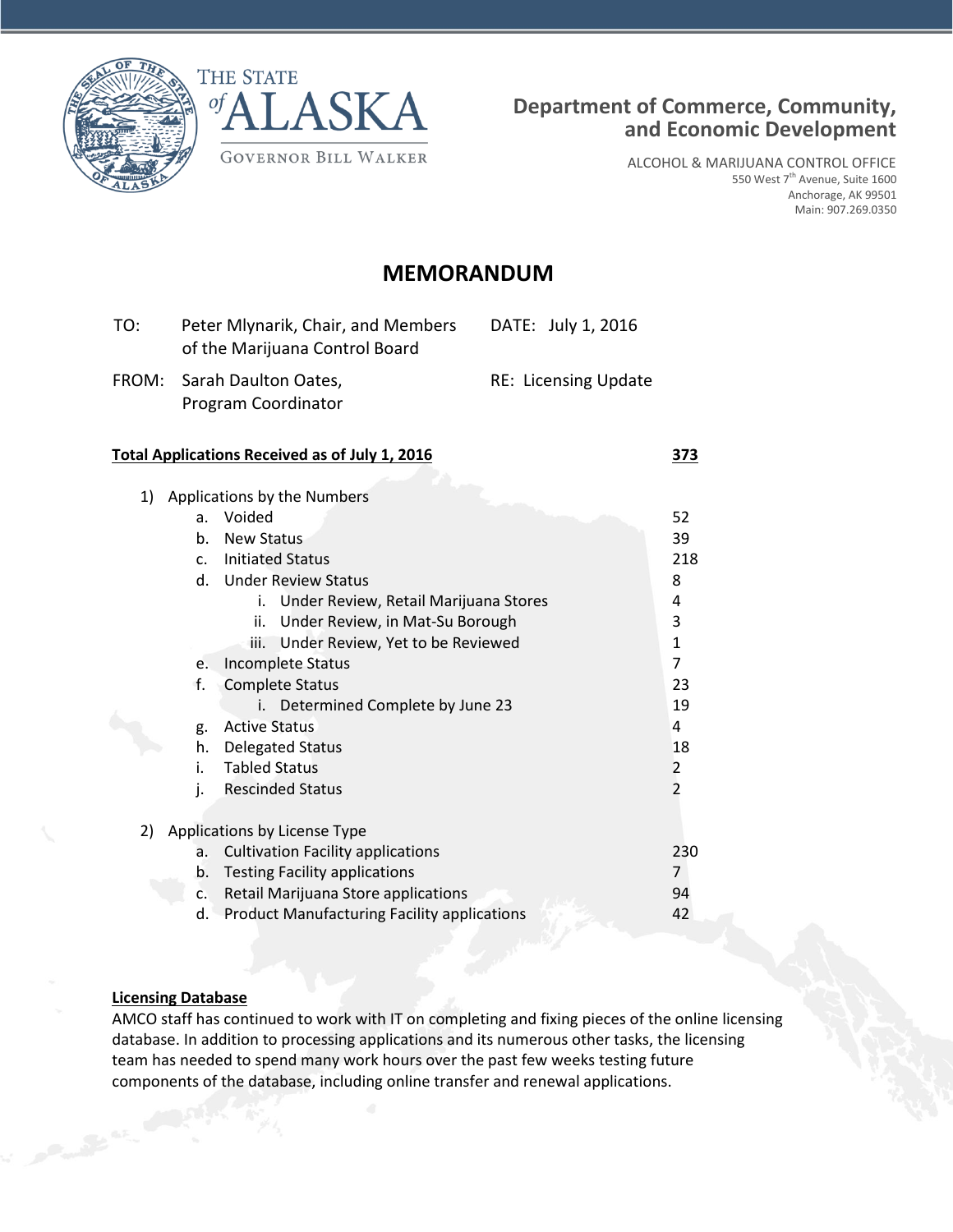



# **Board Meeting Deadlines**

There has been some confusion about the board-approved two-week deadline for applications to make it onto a board meeting agenda. To clarify: any applications that have been *deemed complete* by the Director by the two-week deadline will make it onto a board meeting agenda. This deadline does not mean that an applicant may submit documents the day of the deadline and expect to make it onto the agenda. The licensing team has received extreme pressure and angry calls and emails from individuals who submitted documents at the very last minute and were informed that they could not be processed in time to make the agenda. Licensing staff needs adequate time to review and process the documents before deeming an application to be complete, and we have been doing our best to make that clear to applicants. The deadline for applications to be *deemed complete* in order to be on the September 7, 2016 meeting agenda is August 24, 2016.

# **Food Safety Permits**

AMCO staff has consulted with the Department of Environmental Conservation and has agreed upon a procedure that will allow license applications requiring food safety permits to be filed with AMCO. Staff has earmarked 3 AAC 306.315 and 3 AAC 306.520 for a potential future regulation project to clarify regulatory language relating to timing of permits.

#### **Application Roll-Backs**

At the April 27, 2016 MCB meeting, the board supported my request to discontinue the process of licensing staff "rolling back" applications to the "New" status when applicants need to fix errors. In the past few weeks, it has come to the licensing unit's attention that many applicants are requiring additional funding and are bringing in new investors, thus needing to add new licensees to their applications. In order to do this under current policy, the applicant would have to start an entirely new license application, losing all existing work.

I am now requesting that the board support the licensing team's proposed new policy of doing a *one-time only* roll-back for applicants in "Initiated", "Under Review", "Incomplete", or "Complete" statuses, and *only* if it's for the purpose of adding additional licensees or affiliates. Any other changes to an application (eg: change in premises location) would require the applicant to start a new application, as supported by the MCB at the April meeting. Any applicants in the "Complete" status who request a roll-back will be informed that the local government and any applicable community councils and state officials will be notified that the original notices are rescinded. Once the application is again deemed complete after the necessary changes are made and new documents are submitted, new notices will be sent out, and a new 60-day protest period for the local government will begin. Any applicants requesting a roll-back will be agreeing to lose their reserved places in the processing queue.